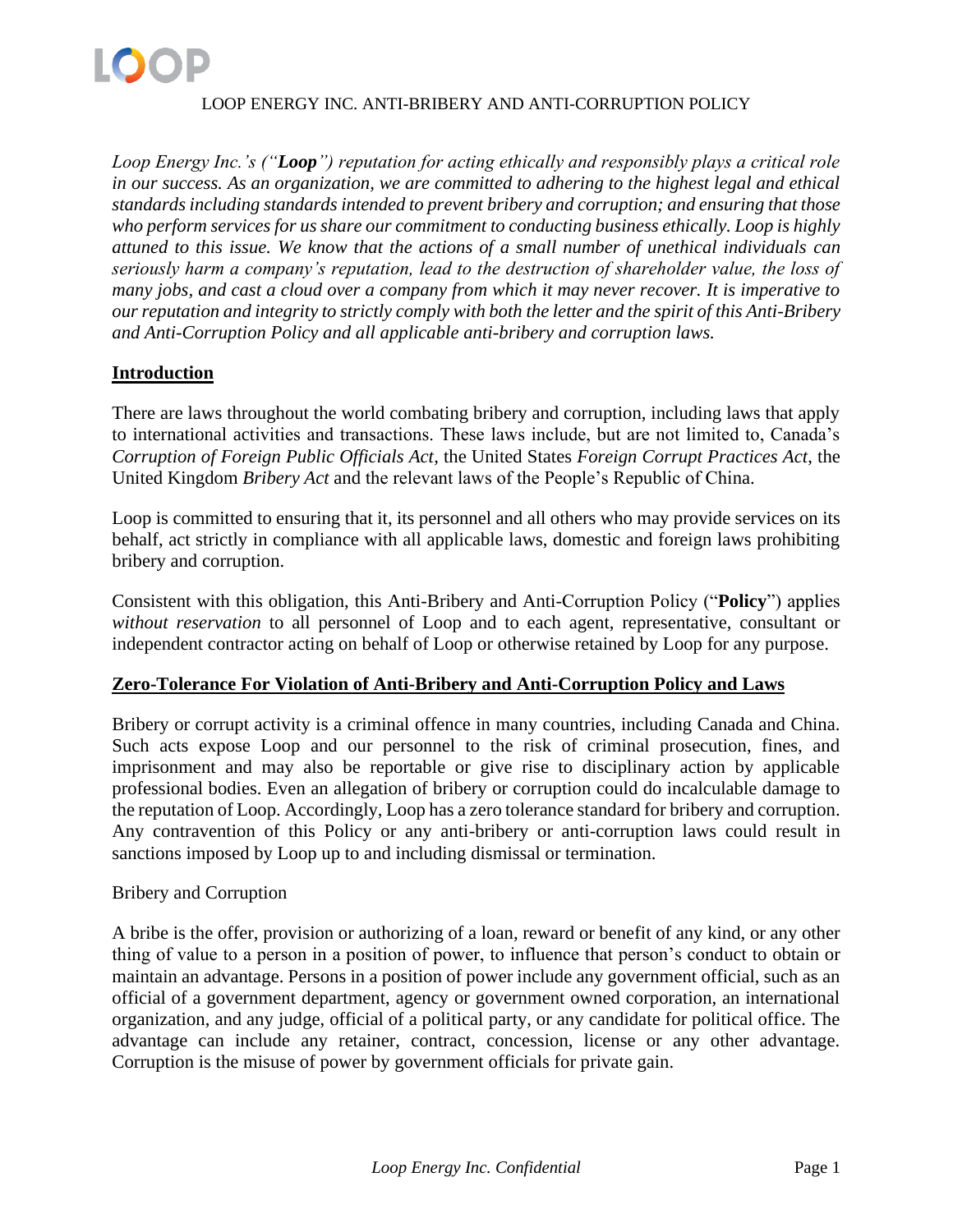

### Statement of Policy

Bribery and corruption are *never* acceptable business practices. All personnel of Loop and each agent, representative, consultant and independent contractor acting on behalf of Loop or otherwise retained by Loop are strictly prohibited from engaging in such practices, or acting in violation of the spirit or letter of this Policy or any applicable law.

For greater certainty, all personnel of Loop and each agent, representative, consultant and independent contractor acting on behalf of Loop or otherwise retained by Loop are strictly prohibited from offering or paying or authorizing, directly or indirectly, any bribe, or attempting or promising or intending to engage in such course of conduct.

All personnel of Loop and each agent, representative, consultant and independent contractor acting on behalf of Loop or otherwise retained by Loop are strictly prohibited from soliciting or accepting, directly or indirectly, any loan, reward, advantage or benefit or any other thing of value to induce performance or refrain from performing of any function or activity.

Gifts, Meals, Entertainment and Hospitality

Relationship building with private industry clients and prospective clients is an important part of Loop's business. This often involves legal and reasonable business development expenditures, including gifts, meals, entertainment and hospitality. Nothing in this Policy should be taken to discourage legal and reasonable business development of private client and prospective clients, so long as all such business development is transparent, for relationship building purposes, and not intended as a bribe.

It is important to note, however, that business development expenditures which are legal when made in respect of private industry personnel may be illegal when applied to government officials (including employees of Crown corporations or any state-owned or controlled enterprises or agencies). For example, government officials may be prohibited from accepting tickets to sporting events and consequently should not be offered. Accordingly, meals, entertainment or other normal business hospitality may only be provided to a government official if:

It is legal and consistent with normal social or business customs in the official's country and the host's country;

It is provided in a transparent and open manner;

To your knowledge, based on reasonable due diligence, it does not violate the recipient's policies and procedures;

The cost is reasonable; and

It does not create or is intended to create any sense of obligation on the part of the recipient.

When considering the reasonableness of the expense, consider the frequency with which such expenses are incurred for a particular official. Depending on the circumstances and the countries in which hospitality is provided, modest outlays frequently incurred can, when aggregated, amount to lavish payments and may be viewed as bribe payments.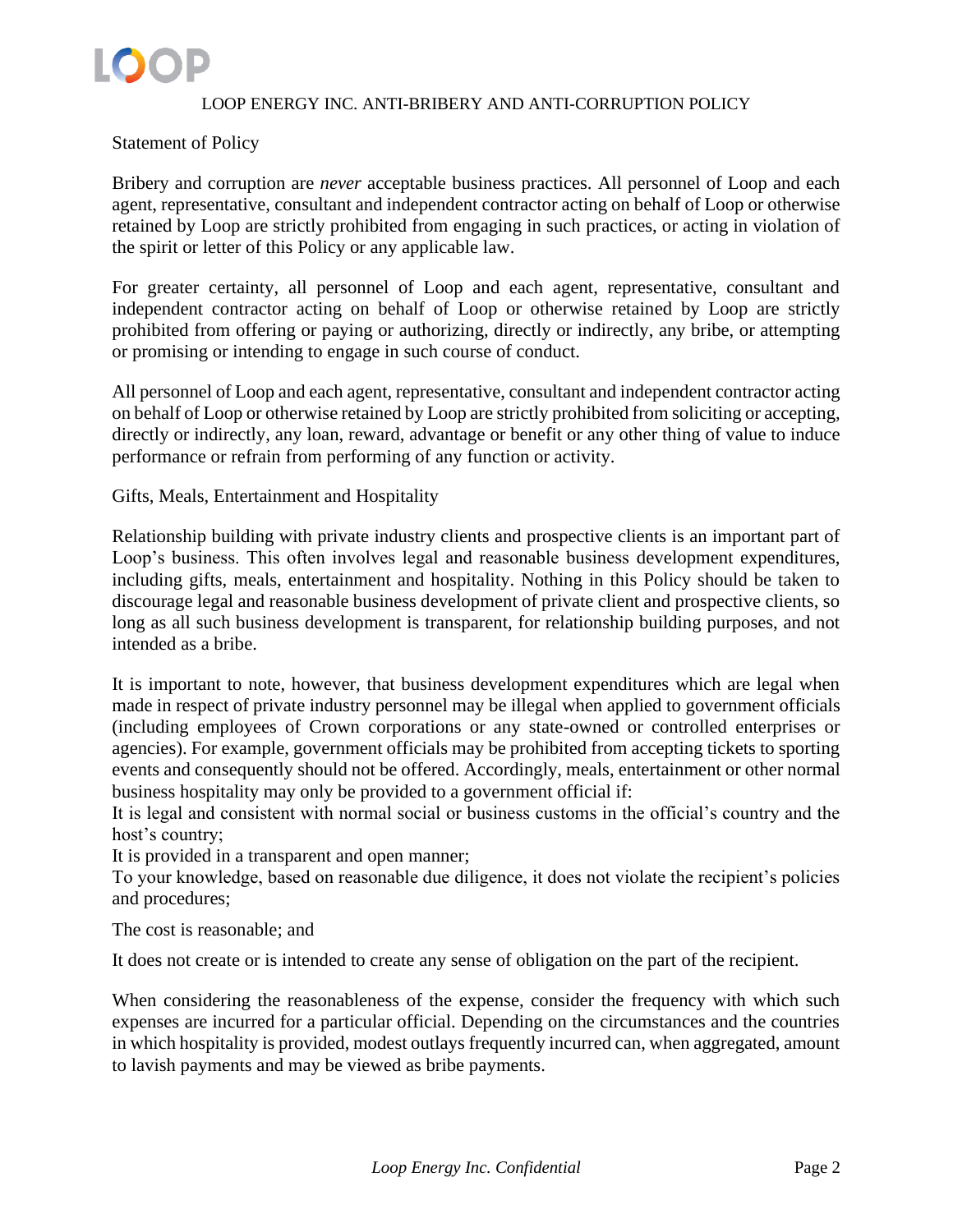Gifts to government officials may be given *only* if of nominal value (less than \$75) and consistent with the laws and regulations that apply to such officials. Gifts to government officials in the form of cash, stock or other negotiable instruments must *never* be given.

If you have any question about the legality or reasonableness of any proposed business development expenditure, you are expected to speak to the CEO and CFO of Loop or such other person as the CEO and CFO may direct before incurring the business development expense.

# Charitable Contributions

Loop prohibits any Loop personnel and each agent, representative, consultant and independent contractor acting on behalf of Loop or otherwise retained by Loop to make charitable contributions to influence a person's or official's conduct, or to obtain a retainer, contract, license, concession or any other advantage. To avoid any perception that something of value has been provided under the guise of a charitable contribution as a condition to retain or obtain new business, or to induce any activity, such donations should not be personally linked to or done in the name of a person or public official, or directed by the person or official to a particular charity. Even the mere perception of benefit or value being given to such person or official must be strictly avoided.

### Political Contributions

Political contributions can take the form of money, or the providing of premises, equipment and time or any other non-monetary contribution where such contribution is used to benefit a person holding political office, a candidate for political office, or a political party or political organization.

Great care must be taken to avoid giving any political contribution to retain or obtain new business. This is particularly the case during negotiations with such political persons, parties or organizations where even the perception must be avoided that the contribution is being offered or has been given to obtain a retainer, contract, license, concession or any other advantage.

All personnel of Loop and each agent, representative, consultant and independent contractor acting on behalf of Loop or otherwise retained by Loop are strictly prohibited from directly or indirectly offering or making contributions to a person holding political office, candidate for political office, political party or political organization. Contributions made personally, under the terms set out by Elections Canada, are allowed.

# Facilitation Payments

Facilitation payments are small amounts demanded by government providers of services to 'facilitate' services required to be delivered by law, such as connecting a telephone or obtaining a visa. Typically, facilitation payments are given to an individual instead of an organization, no set amount is demanded from any one person, and payment is hidden. No receipts are issued. They are a form of bribery and illegal in many countries. Consequently, Loop prohibits its personnel and each agent, representative, consultant and independent contractor acting on behalf of Loop or otherwise retained by Loop from offering or making such payments.